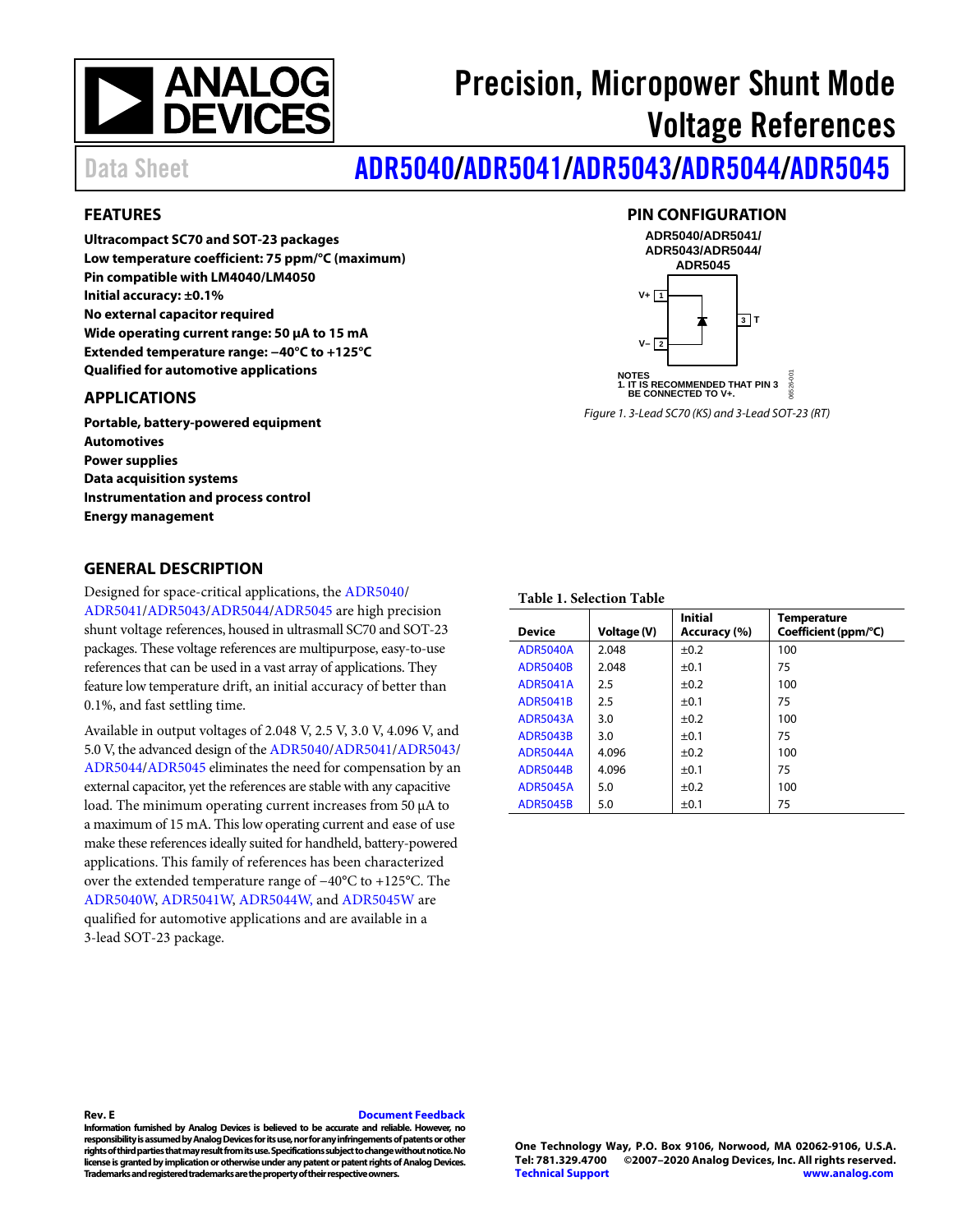# TABLE OF CONTENTS

#### <span id="page-1-0"></span>**REVISION HISTORY**

#### **4/2020—Rev. D to Rev. E**

#### **5/2018—Rev. C to Rev. D**

#### **3/2016—Rev. B to Rev. C**

| Changed Stacking the ADR504x for User-Definable Outputs |
|---------------------------------------------------------|
| Section to Stacking the ADR5040/ADR5041/ADR5043/        |
| ADR5044/ADR5045 for User-Definable Outputs Section  11  |
|                                                         |

| 8/2012—Rev. A to Rev. B                                       |  |
|---------------------------------------------------------------|--|
| Changes to Features Section and General Description Section 1 |  |
|                                                               |  |
|                                                               |  |
|                                                               |  |
|                                                               |  |
| 12/2007—Rev. 0 to Rev. A                                      |  |
|                                                               |  |
| Changes to Initial Accuracy and Temperature Coefficient       |  |
|                                                               |  |
|                                                               |  |
|                                                               |  |

**1/2007—Revision 0: Initial Version**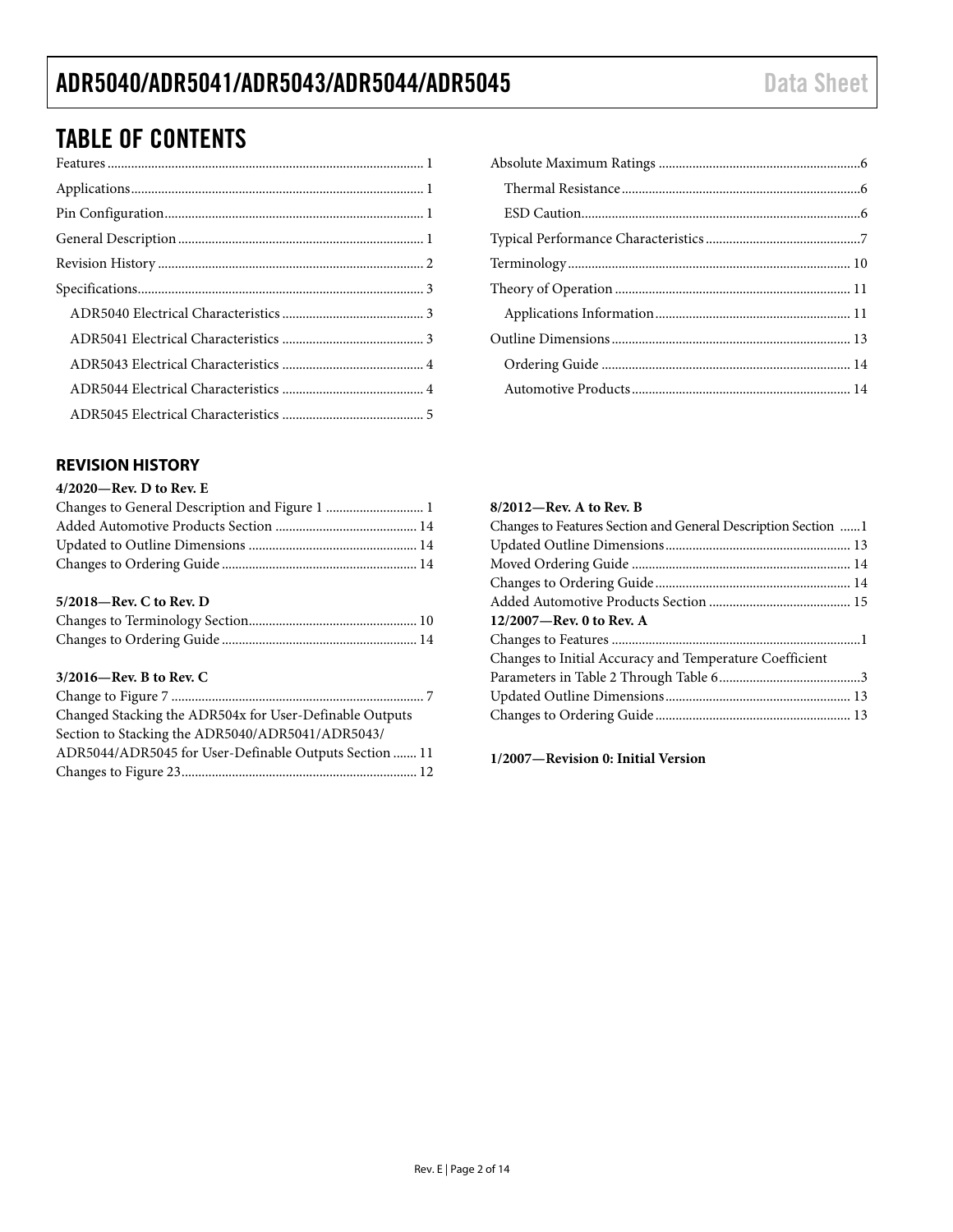# <span id="page-2-0"></span>SPECIFICATIONS

#### <span id="page-2-1"></span>**[ADR5040 E](http://www.analog.com/adr5040?doc=adr5040_5041_5043_5044_5045.pdf)LECTRICAL CHARACTERISTICS**

 $I_{IN}$  = 50  $\mu$ A to 15 mA, T<sub>A</sub> = 25°C, unless otherwise noted.

#### **Table 2.**

| <b>Parameter</b>                     | Symbol                       | <b>Test Conditions/Comments</b>                     | <b>Min</b> | <b>Typ</b> | <b>Max</b> | <b>Unit</b> |
|--------------------------------------|------------------------------|-----------------------------------------------------|------------|------------|------------|-------------|
| <b>OUTPUT VOLTAGE</b>                | <b>Vout</b>                  | $I_{IN}$ = 100 $\mu$ A                              |            |            |            |             |
| Grade A                              |                              |                                                     | 2.044      | 2.048      | 2.052      | V           |
| Grade B                              |                              |                                                     | 2.046      | 2.048      | 2.050      | V           |
| <b>INITIAL ACCURACY</b>              | <b>VOERR</b>                 | $I_{IN}$ = 100 $\mu$ A                              |            |            |            |             |
| Grade A                              |                              |                                                     | $-4.096$   |            | $+4.096$   | mV          |
|                                      |                              |                                                     |            |            | ±0.2       | $\%$        |
| Grade B                              |                              |                                                     | $-2.048$   |            | $+2.048$   | mV          |
|                                      |                              |                                                     |            |            | ±0.1       | $\%$        |
| TEMPERATURE COEFFICIENT <sup>1</sup> | <b>TCV</b> out               | $-40^{\circ}$ C < T <sub>A</sub> < $+125^{\circ}$ C |            |            |            |             |
| Grade A                              |                              |                                                     |            | 10         | 100        | ppm/°C      |
| Grade B                              |                              |                                                     |            | 10         | 75         | ppm/°C      |
| <b>OUTPUT VOLTAGE CHANGE VS. IIN</b> | $\Delta V_{\rm R}$           | $I_{IN}$ = 50 $\mu$ A to 1 mA                       |            |            |            |             |
|                                      |                              | $-40^{\circ}$ C < T <sub>A</sub> < $+125^{\circ}$ C |            | 0.4        | 1.75       | mV          |
|                                      |                              | $I_{IN}$ = 1 mA to 15 mA                            |            |            |            |             |
|                                      |                              | $-40^{\circ}$ C < T <sub>A</sub> < $+125^{\circ}$ C |            | 4          | 8          | mV          |
| DYNAMIC OUTPUT IMPEDANCE             | $(\Delta V_R/\Delta I_R)$    | $I_{IN}$ = 50 µA to 15 mA                           |            |            | 0.2        | Ω           |
| MINIMUM OPERATING CURRENT            | I <sub>IN</sub>              | $T_A = 25^{\circ}C$                                 |            |            | 50         | μA          |
|                                      |                              | $-40^{\circ}$ C < T <sub>A</sub> < $+125^{\circ}$ C |            |            | 60         | μA          |
| <b>VOLTAGE NOISE</b>                 | e <sub>N</sub>               | $I_{IN}$ = 100 µA; 0.1 Hz to 10 Hz                  |            | 2.8        |            | µV rms      |
|                                      |                              | $I_{IN}$ = 100 $\mu$ A; 10 Hz to 10 kHz             |            | 120        |            | $\mu$ V rms |
| TURN-ON SETTLING TIME                | $t_{R}$                      | $C_{LOAD} = 0 \mu F$                                |            | 28         |            | μs          |
| <b>OUTPUT VOLTAGE HYSTERESIS</b>     | $\Delta V_{\text{OUT\_HYS}}$ | $I_{IN} = 1$ mA                                     |            | 40         |            | ppm         |

<sup>1</sup> Guaranteed by design.

#### <span id="page-2-2"></span>**[ADR5041](http://www.analog.com/adr5041?doc=adr5040_5041_5043_5044_5045.pdf) ELECTRICAL CHARACTERISTICS**

I<sub>IN</sub> = 50 µA to 15 mA, T<sub>A</sub> = 25°C, unless otherwise noted.

**Table 3.** 

| <b>Parameter</b>                     | Symbol             | <b>Test Conditions/Comments</b>                     | Min    | <b>Typ</b> | Max    | <b>Unit</b> |
|--------------------------------------|--------------------|-----------------------------------------------------|--------|------------|--------|-------------|
| <b>OUTPUT VOLTAGE</b>                | <b>VOUT</b>        | $I_{IN}$ = 100 $\mu$ A                              |        |            |        |             |
| Grade A                              |                    |                                                     | 2.495  | 2.500      | 2.505  | V           |
| Grade B                              |                    |                                                     | 2.4975 | 2.500      | 2.5025 | $\vee$      |
| <b>INITIAL ACCURACY</b>              | <b>VOERR</b>       | $I_{IN}$ = 100 $\mu$ A                              |        |            |        |             |
| Grade A                              |                    |                                                     | $-5$   |            | $+5$   | mV          |
|                                      |                    |                                                     |        |            | ±0.2   | $\%$        |
| Grade B                              |                    |                                                     | $-2.5$ |            | $+2.5$ | mV          |
|                                      |                    |                                                     |        |            | ±0.1   | $\%$        |
| TEMPERATURE COEFFICIENT <sup>1</sup> | <b>TCVOUT</b>      | $-40^{\circ}$ C < T <sub>A</sub> < $+125^{\circ}$ C |        |            |        |             |
| Grade A                              |                    |                                                     |        | 10         | 100    | ppm/°C      |
| Grade B                              |                    |                                                     |        | 10         | 75     | ppm/°C      |
| OUTPUT VOLTAGE CHANGE VS. IIN        | $\Delta V_{\rm R}$ | $I_{IN}$ = 50 µA to 1 mA                            |        |            |        |             |
|                                      |                    | $-40^{\circ}$ C < T <sub>A</sub> < $+125^{\circ}$ C |        | 0.5        | 1.8    | mV          |
|                                      |                    | $I_{IN}$ = 1 mA to 15 mA                            |        |            |        |             |
|                                      |                    | $-40^{\circ}$ C < T <sub>A</sub> < $+125^{\circ}$ C |        | 4          | 8      | mV          |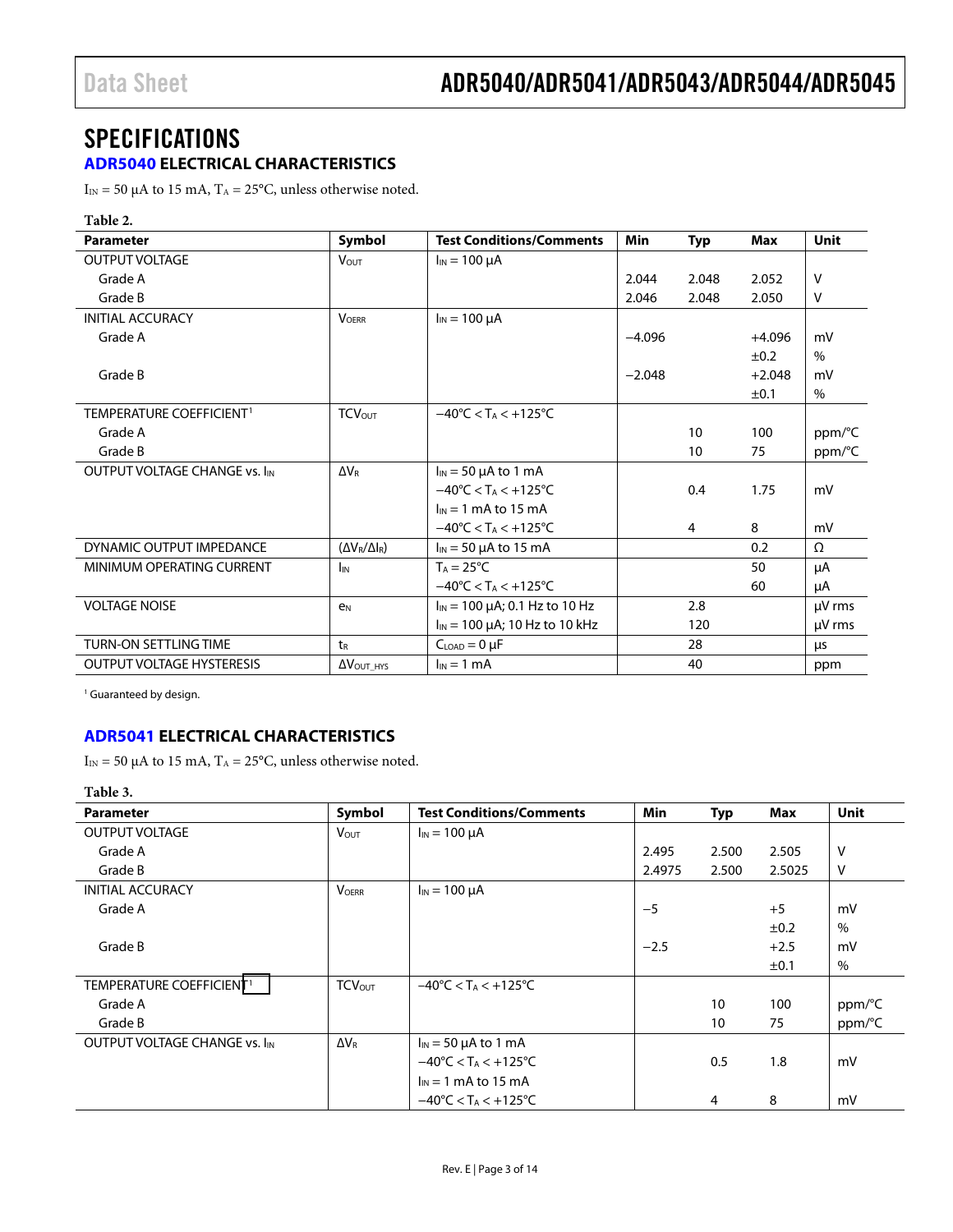<span id="page-3-2"></span>

| <b>Parameter</b>                 | Symbol                      | <b>Test Conditions/Comments</b>                     | Min | Typ | Max | Unit        |
|----------------------------------|-----------------------------|-----------------------------------------------------|-----|-----|-----|-------------|
| DYNAMIC OUTPUT IMPEDANCE         | $(\Delta V_R/\Delta I_R)$   | $I_{IN}$ = 50 µA to 15 mA                           |     |     | 0.2 | Ω           |
| MINIMUM OPERATING CURRENT        | <b>I</b> IN                 | $T_A = 25^{\circ}C$                                 |     |     | 50  | uA          |
|                                  |                             | $-40^{\circ}$ C < T <sub>A</sub> < $+125^{\circ}$ C |     |     | 60  | μA          |
| <b>VOLTAGE NOISE</b>             | e <sub>N</sub>              | $I_{IN}$ = 100 $\mu$ A; 0.1 Hz to 10 Hz             |     | 3.2 |     | $\mu$ V rms |
|                                  |                             | $I_{IN}$ = 100 $\mu$ A; 10 Hz to 10 kHz             |     | 150 |     | uV rms      |
| TURN-ON SETTLING TIME            | τR                          | $C_{LOAD} = 0 \mu F$                                |     | 35  |     | μs          |
| <b>OUTPUT VOLTAGE HYSTERESIS</b> | $\Delta V_{\text{OUT HYS}}$ | $I_{IN} = 1$ mA                                     |     | 40  |     | ppm         |

<sup>1</sup> Guaranteed by design.

#### <span id="page-3-0"></span>**[ADR5043](http://www.analog.com/adr5043?doc=adr5040_5041_5043_5044_5045.pdf) ELECTRICAL CHARACTERISTICS**

 $I_{\rm IN}$  = 50  $\upmu\text{A}$  to 15 mA, T<sub>A</sub> = 25°C, unless otherwise noted.

#### **Table 4.**

| <b>Parameter</b>                     | Symbol                      | <b>Test Conditions/Comments</b>                     | <b>Min</b> | <b>Typ</b>     | Max   | <b>Unit</b> |
|--------------------------------------|-----------------------------|-----------------------------------------------------|------------|----------------|-------|-------------|
| <b>OUTPUT VOLTAGE</b>                | <b>VOUT</b>                 | $I_{IN}$ = 100 $\mu$ A                              |            |                |       |             |
| Grade A                              |                             |                                                     | 2.994      | 3.000          | 3.006 | $\vee$      |
| Grade B                              |                             |                                                     | 2.997      | 3.000          | 3.003 | V           |
| <b>INITIAL ACCURACY</b>              | <b>VOERR</b>                | $I_{IN}$ = 100 $\mu$ A                              |            |                |       |             |
| Grade A                              |                             |                                                     | $-6$       |                | $+6$  | mV          |
|                                      |                             |                                                     |            |                | ±0.2  | $\%$        |
| Grade B                              |                             |                                                     | $-3$       |                | $+3$  | mV          |
|                                      |                             |                                                     |            |                | ±0.1  | $\%$        |
| TEMPERATURE COEFFICIENT <sup>1</sup> | <b>TCVOUT</b>               | $-40^{\circ}$ C < T <sub>A</sub> < $+125^{\circ}$ C |            |                |       |             |
| Grade A                              |                             |                                                     |            | 10             | 100   | ppm/°C      |
| Grade B                              |                             |                                                     |            | 10             | 75    | ppm/°C      |
| OUTPUT VOLTAGE CHANGE VS. IIN        | $\Delta V_R$                | $I_{IN}$ = 50 µA to 1 mA                            |            |                |       |             |
|                                      |                             | $-40^{\circ}$ C < T <sub>A</sub> < $+125^{\circ}$ C |            | 0.7            | 2.2   | mV          |
|                                      |                             | $I_{IN}$ = 1 mA to 15 mA                            |            |                |       |             |
|                                      |                             | $-40^{\circ}$ C < T <sub>A</sub> < $+125^{\circ}$ C |            | $\overline{4}$ | 8     | mV          |
| DYNAMIC OUTPUT IMPEDANCE             | $(\Delta V_R/\Delta I_R)$   | $I_{IN}$ = 50 µA to 15 mA                           |            |                | 0.2   | Ω           |
| MINIMUM OPERATING CURRENT            | $I_{IN}$                    | $T_A = 25^{\circ}C$                                 |            |                | 50    | μA          |
|                                      |                             | $-40^{\circ}$ C < T <sub>A</sub> < $+125^{\circ}$ C |            |                | 60    | μA          |
| <b>VOLTAGE NOISE</b>                 | e <sub>N</sub>              | $I_{IN}$ = 100 µA; 0.1 Hz to 10 Hz                  |            | 4.3            |       | µV rms      |
|                                      |                             | $I_{IN}$ = 100 $\mu$ A; 10 Hz to 10 kHz             |            | 180            |       | µV rms      |
| TURN-ON SETTLING TIME                | t <sub>R</sub>              | $CLOAD = 0 \mu F$                                   |            | 42             |       | μs          |
| <b>OUTPUT VOLTAGE HYSTERESIS</b>     | $\Delta V_{\text{OUT HYS}}$ | $I_{IN} = 1$ mA                                     |            | 40             |       | ppm         |

<sup>1</sup> Guaranteed by design.

#### <span id="page-3-1"></span>**[ADR5044](http://www.analog.com/adr5044?doc=adr5040_5041_5043_5044_5045.pdf) ELECTRICAL CHARACTERISTICS**

 $I_{IN}$  = 50 µA to 15 mA,  $T_A$  = 25°C, unless otherwise noted.

#### **Table 5.**

| <b>Parameter</b>        | Symbol                  | <b>Test Conditions/Comments</b> | Min      | Typ   | Max       | Unit |
|-------------------------|-------------------------|---------------------------------|----------|-------|-----------|------|
| OUTPUT VOLTAGE          | <b>V</b> <sub>OUT</sub> | $I_{IN}$ = 100 $\mu$ A          |          |       |           |      |
| Grade A                 |                         |                                 | 4.088    | 4.096 | 4.104     |      |
| Grade B                 |                         |                                 | 4.092    | 4.096 | 4.100     |      |
| <b>INITIAL ACCURACY</b> | <b>VOFRR</b>            | $I_{IN}$ = 100 $\mu$ A          |          |       |           |      |
| Grade A                 |                         |                                 | $-8.192$ |       | $+8.192$  | mV   |
|                         |                         |                                 |          |       | $\pm 0.2$ | $\%$ |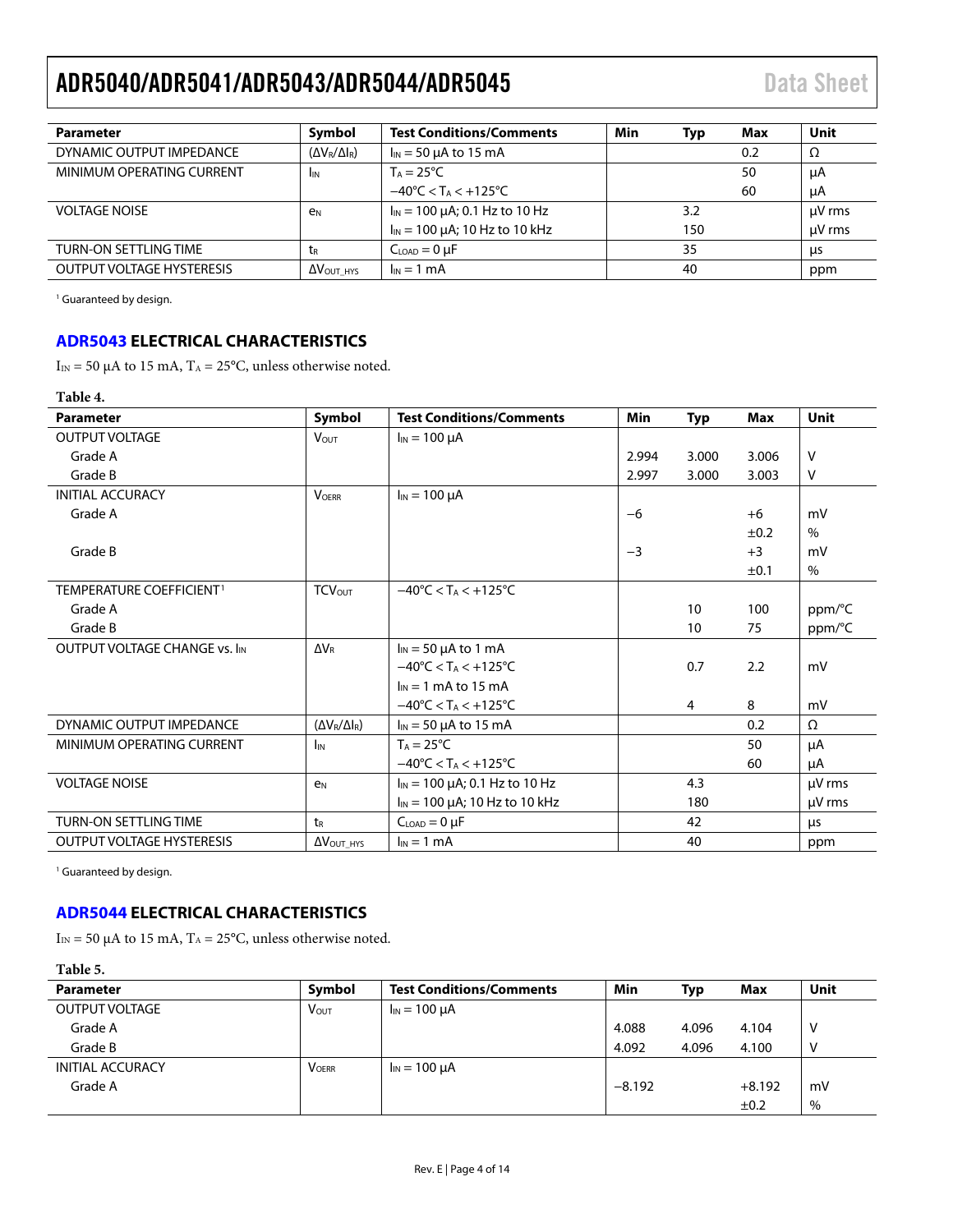| <b>Parameter</b>                     | Symbol                       | <b>Test Conditions/Comments</b>                     | Min      | <b>Typ</b> | Max       | Unit        |
|--------------------------------------|------------------------------|-----------------------------------------------------|----------|------------|-----------|-------------|
| Grade B                              |                              |                                                     | $-4.096$ |            | $+4.096$  | mV          |
|                                      |                              |                                                     |          |            | $\pm 0.1$ | $\%$        |
| TEMPERATURE COEFFICIENT <sup>1</sup> | <b>TCV</b> <sub>OUT</sub>    | $-40^{\circ}$ C < T <sub>A</sub> < $+125^{\circ}$ C |          |            |           |             |
| Grade A                              |                              |                                                     |          | 10         | 100       | ppm/°C      |
| Grade B                              |                              |                                                     |          | 10         | 75        | ppm/°C      |
| <b>OUTPUT VOLTAGE CHANGE VS. IIN</b> | <b>AVR</b>                   | $I_{IN}$ = 50 µA to 1 mA                            |          |            |           |             |
|                                      |                              | $-40^{\circ}$ C < T <sub>A</sub> < $+125^{\circ}$ C |          | 0.7        | 3         | mV          |
|                                      |                              | $I_{IN} = 1$ mA to 15 mA                            |          |            |           |             |
|                                      |                              | $-40^{\circ}$ C < T <sub>A</sub> < $+125^{\circ}$ C |          | 4          | 8         | mV          |
| DYNAMIC OUTPUT IMPEDANCE             | $(\Delta V_R/\Delta I_R)$    | $I_{IN}$ = 50 µA to 15 mA                           |          |            | 0.2       | Ω           |
| MINIMUM OPERATING CURRENT            | <b>I</b> IN                  | $T_A = 25^{\circ}C$                                 |          |            | 50        | μA          |
|                                      |                              | $-40^{\circ}$ C < T <sub>A</sub> < $+125^{\circ}$ C |          |            | 60        | μA          |
| <b>VOLTAGE NOISE</b>                 | e <sub>N</sub>               | $I_{IN}$ = 100 $\mu$ A; 0.1 Hz to 10 Hz             |          | 5.4        |           | $\mu$ V rms |
|                                      |                              | $I_{IN}$ = 100 $\mu$ A; 10 Hz to 10 kHz             |          | 240        |           | $\mu$ V rms |
| <b>TURN-ON SETTLING TIME</b>         | tr                           | $C_{LOAD} = 0 \mu F$                                |          | 56         |           | μs          |
| <b>OUTPUT VOLTAGE HYSTERESIS</b>     | $\Delta V_{\text{OUT\_HYS}}$ | $I_{IN}$ = 1 mA                                     |          | 40         |           | ppm         |

<sup>1</sup> Guaranteed by design.

#### <span id="page-4-0"></span>**[ADR5045](http://www.analog.com/adr5045?doc=adr5040_5041_5043_5044_5045.pdf) ELECTRICAL CHARACTERISTICS**

 $I_{IN}$  = 50 µA to 15 mA, T<sub>A</sub> = 25°C, unless otherwise noted.

#### **Table 6.**

| <b>Parameter</b>                     | Symbol                       | <b>Test Conditions/Comments</b>                     | <b>Min</b> | <b>Typ</b>     | <b>Max</b>     | Unit   |
|--------------------------------------|------------------------------|-----------------------------------------------------|------------|----------------|----------------|--------|
| <b>OUTPUT VOLTAGE</b>                | $V_{\text{OUT}}$             | $I_{IN}$ = 100 $\mu$ A                              |            |                |                |        |
| Grade A                              |                              |                                                     | 4.990      | 5.000          | 5.010          | $\vee$ |
| Grade B                              |                              |                                                     | 4.995      | 5.000          | 5.005          | V      |
| <b>INITIAL ACCURACY</b>              | <b>VOERR</b>                 | $I_{IN}$ = 100 $\mu$ A                              |            |                |                |        |
| Grade A                              |                              |                                                     | $-10$      |                | $+10$          | mV     |
|                                      |                              |                                                     |            |                | ±0.2           | $\%$   |
| Grade B                              |                              |                                                     | $-5$       |                | $+5$           | mV     |
|                                      |                              |                                                     |            |                | ±0.1           | %      |
| TEMPERATURE COEFFICIENT <sup>1</sup> | <b>TCVOUT</b>                | $-40^{\circ}$ C < T <sub>A</sub> < $+125^{\circ}$ C |            |                |                |        |
| Grade A                              |                              |                                                     |            | 10             | 100            | ppm/°C |
| Grade B                              |                              |                                                     |            | 10             | 75             | ppm/°C |
| <b>OUTPUT VOLTAGE CHANGE VS. IIN</b> | $\Delta V_{\rm R}$           | $I_{IN}$ = 50 µA to 1 mA                            |            |                |                |        |
|                                      |                              | $-40^{\circ}$ C < T <sub>A</sub> < $+125^{\circ}$ C |            | 0.8            | $\overline{4}$ | mV     |
|                                      |                              | $I_{IN}$ = 1 mA to 15 mA                            |            |                |                |        |
|                                      |                              | $-40^{\circ}$ C < T <sub>A</sub> < $+125^{\circ}$ C |            | $\overline{4}$ | 8              | mV     |
| DYNAMIC OUTPUT IMPEDANCE             | $(\Delta V_R/\Delta I_R)$    | $I_{IN}$ = 50 µA to 15 mA                           |            |                | 0.2            | Ω      |
| MINIMUM OPERATING CURRENT            | I <sub>IN</sub>              | $T_A = 25^{\circ}C$                                 |            |                | 50             | μA     |
|                                      |                              | $-40^{\circ}$ C < T <sub>A</sub> < $+125^{\circ}$ C |            |                | 60             | μA     |
| <b>VOLTAGE NOISE</b>                 | e <sub>N</sub>               | $I_{IN}$ = 100 $\mu$ A; 0.1 Hz to 10 Hz             |            | 6.6            |                | µV rms |
|                                      |                              | $I_{IN}$ = 100 $\mu$ A; 10 Hz to 10 kHz             |            | 280            |                | µV rms |
| <b>TURN-ON SETTLING TIME</b>         | t <sub>R</sub>               | $C_{LOAD} = 0 \mu F$                                |            | 70             |                | μs     |
| <b>OUTPUT VOLTAGE HYSTERESIS</b>     | $\Delta V_{\text{OUT\_HYS}}$ | $I_{IN} = 1$ mA                                     |            | 40             |                | ppm    |

<sup>1</sup> Guaranteed by design.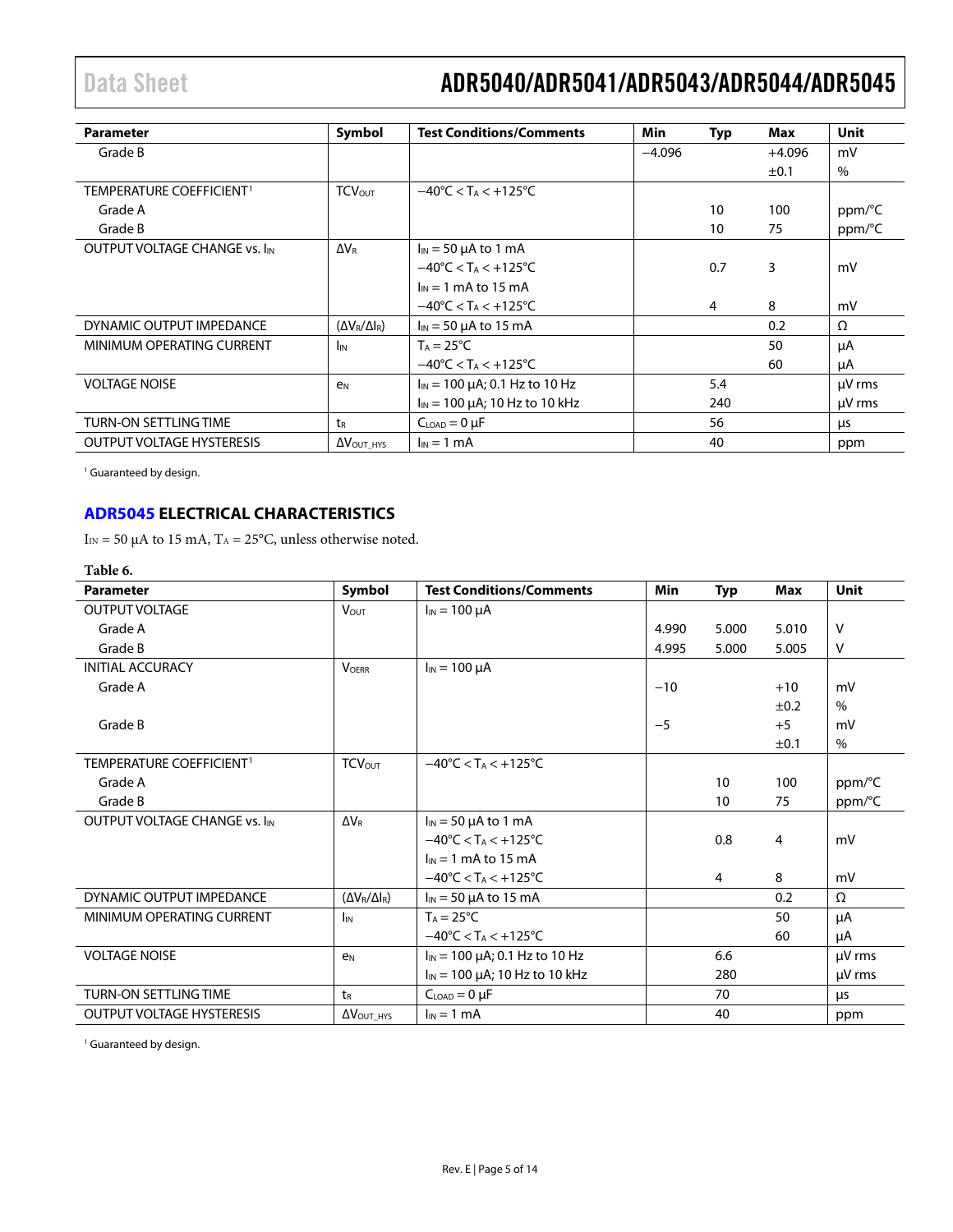# <span id="page-5-0"></span>ABSOLUTE MAXIMUM RATINGS

Ratings apply at 25°C, unless otherwise noted.

#### **Table 7.**

| <b>Parameter</b>                     | Rating                               |
|--------------------------------------|--------------------------------------|
| <b>Reverse Current</b>               | 25 mA                                |
| <b>Forward Current</b>               | 20 mA                                |
| Storage Temperature Range            | $-65^{\circ}$ C to +150 $^{\circ}$ C |
| <b>Extended Temperature Range</b>    | $-40^{\circ}$ C to $+125^{\circ}$ C  |
| Junction Temperature Range           | $-65^{\circ}$ C to +150 $^{\circ}$ C |
| Lead Temperature (Soldering, 60 sec) | $300^{\circ}$ C                      |

Stresses at or above those listed under Absolute Maximum Ratings may cause permanent damage to the product. This is a stress rating only; functional operation of the product at these or any other conditions above those indicated in the operational section of this specification is not implied. Operation beyond the maximum operating conditions for extended periods may affect product reliability.

#### <span id="page-5-1"></span>**THERMAL RESISTANCE**

 $\theta_{JA}$  is specified for the worst-case conditions, that is, a device soldered in a circuit board for surface-mount packages.

#### **Table 8. Thermal Resistance**

| Package Type | $\theta_{JA}$ | $θ$ ις | Unit |
|--------------|---------------|--------|------|
| KS-3         | 580.5         | 177.4  | °C/W |
| $RT-3$       | 270           | 102    | °C/W |

#### <span id="page-5-2"></span>**ESD CAUTION**



ESD (electrostatic discharge) sensitive device. Charged devices and circuit boards can discharge<br>without detection. Although this product features patented or proprietary protection circuitry, damage may occur on devices subjected to high energy ESD. Therefore, proper ESD precautions should be taken to avoid performance degradation or loss of functionality.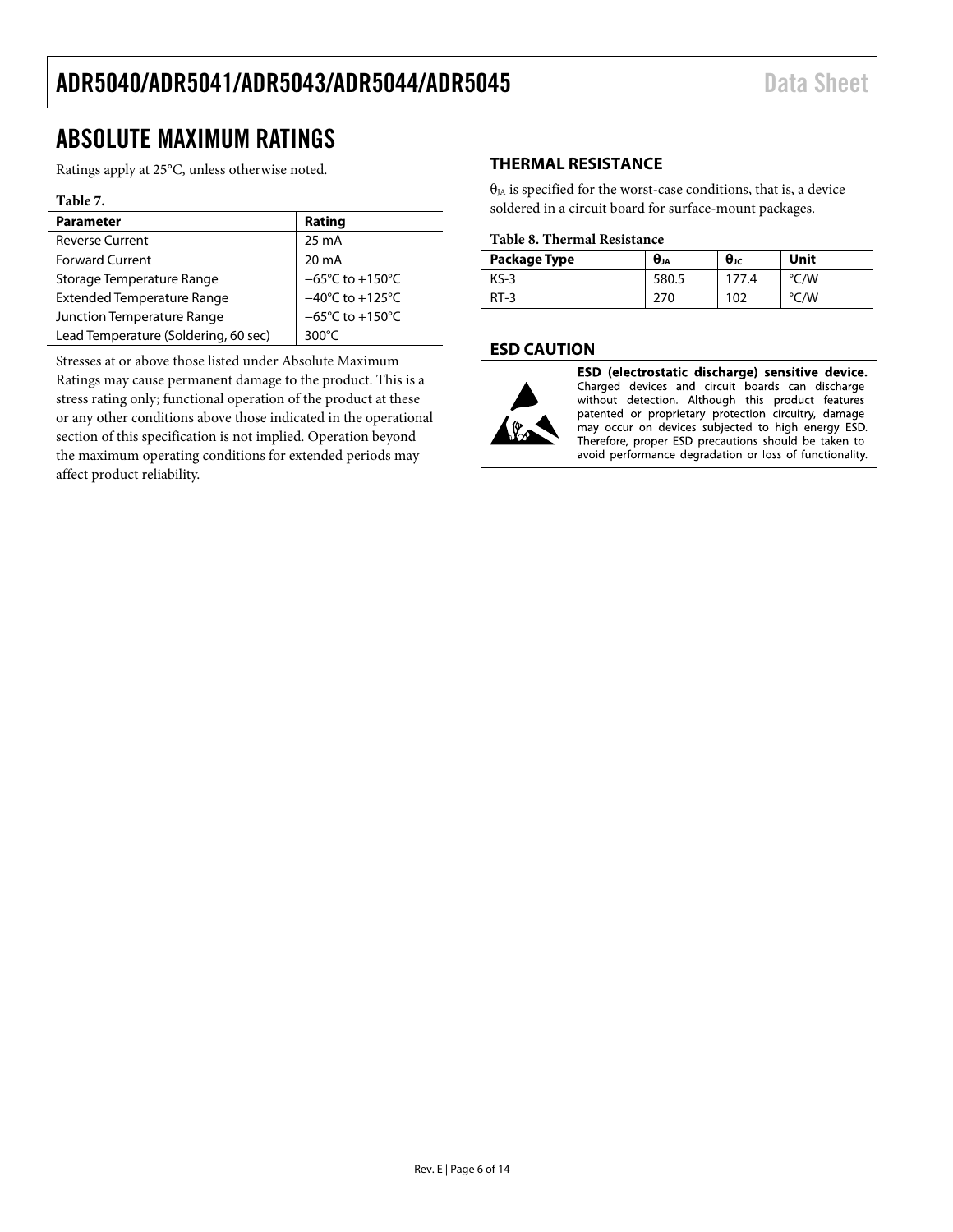# <span id="page-6-0"></span>TYPICAL PERFORMANCE CHARACTERISTICS

 $T_A = 25$ °C,  $I_{IN} = 100 \mu A$ , unless otherwise noted.



*Figure 2[. ADR5041](http://www.analog.com/adr5041?doc=adr5040_5041_5043_5044_5045.pdf)*  $V_{OUT}$  *Change vs. Temperature* 

06526-003



*Figure 3[. ADR5041](http://www.analog.com/adr5041?doc=adr5040_5041_5043_5044_5045.pdf) Reverse Voltage Change vs. ISHUNT*



*Figure 4[. ADR5041](http://www.analog.com/adr5041?doc=adr5040_5041_5043_5044_5045.pdf) Start-Up Characteristics*





*Figure 6[. ADR5045](http://www.analog.com/adr5045?doc=adr5040_5041_5043_5044_5045.pdf) Reverse Voltage Change vs. ISHUNT*



*Figure 7[. ADR5045](http://www.analog.com/adr5045?doc=adr5040_5041_5043_5044_5045.pdf) Start-Up Characteristics*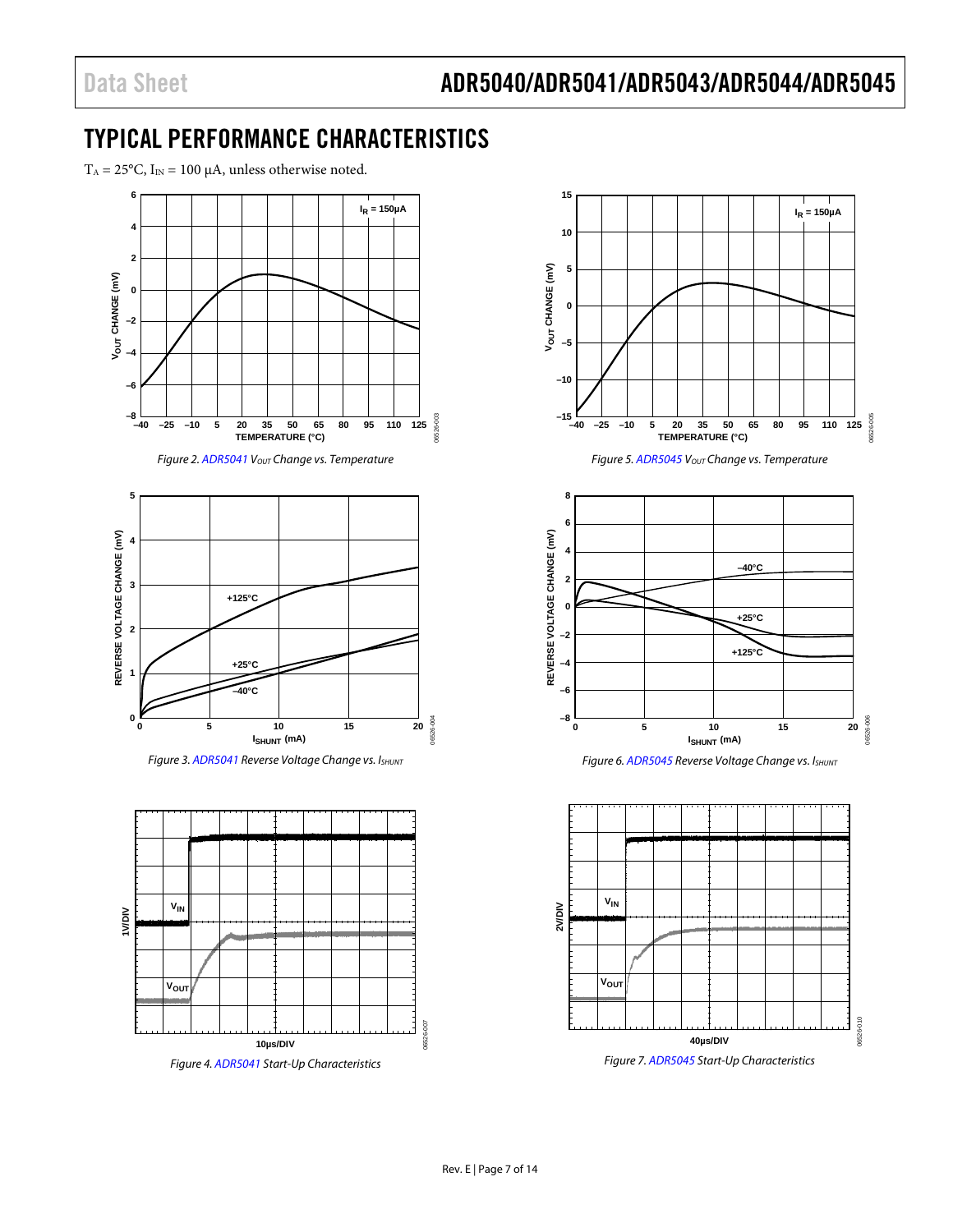

















*Figure 13[. ADR5045](http://www.analog.com/adr5045?doc=adr5040_5041_5043_5044_5045.pdf) Transient Response*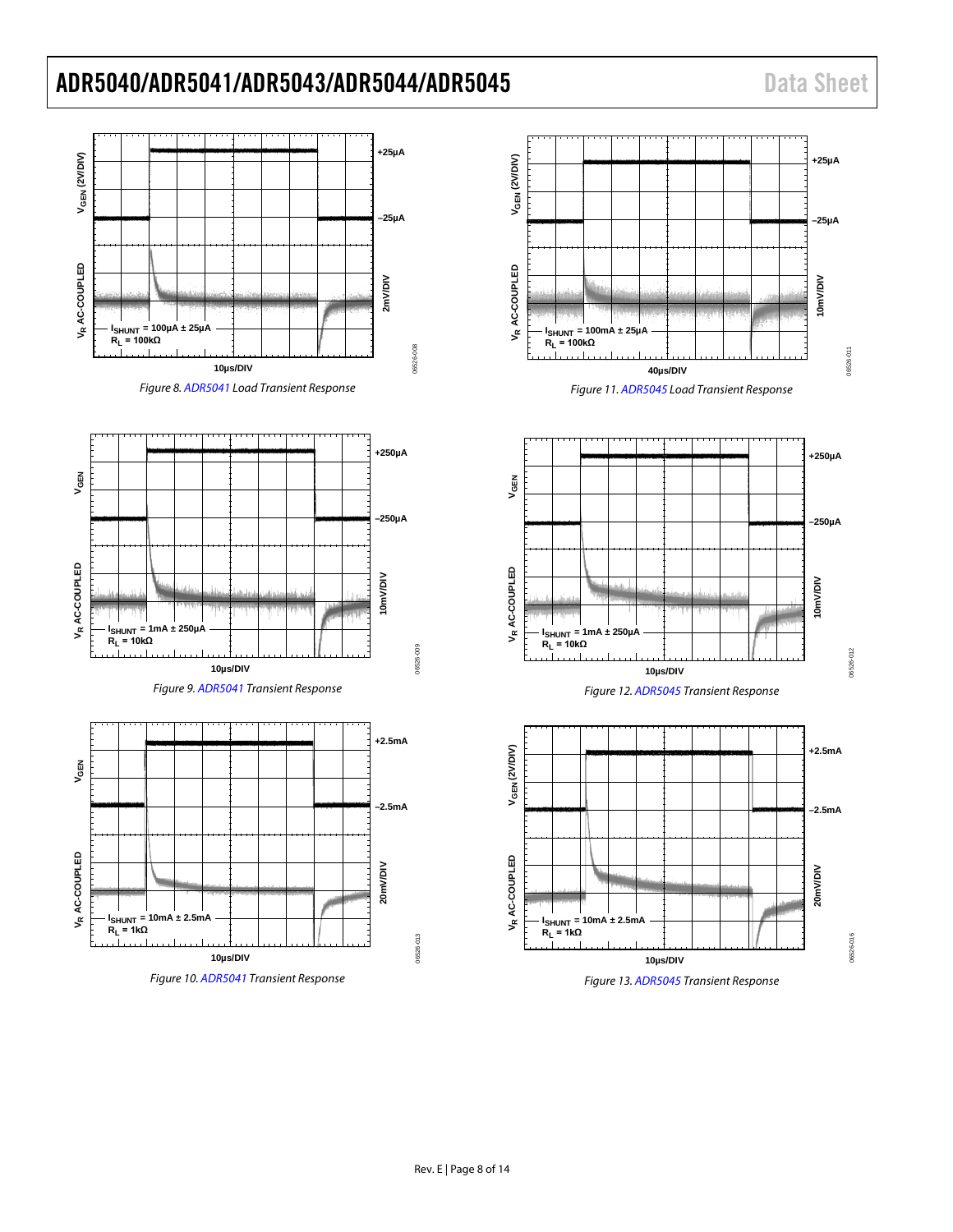

*Figure 14[. ADR5041](http://www.analog.com/adr5041?doc=adr5040_5041_5043_5044_5045.pdf) Output Impedance vs. Frequency*



*Figure 16[. ADR5040/](http://www.analog.com/adr5040?doc=adr5040_5041_5043_5044_5045.pdf)[ADR5041/](http://www.analog.com/adr5041?doc=adr5040_5041_5043_5044_5045.pdf)[ADR5043](http://www.analog.com/adr5043?doc=adr5040_5041_5043_5044_5045.pdf)[/ADR5044](http://www.analog.com/adr5044?doc=adr5040_5041_5043_5044_5045.pdf)[/ADR5045](http://www.analog.com/adr5045?doc=adr5040_5041_5043_5044_5045.pdf) Reverse Characteristics and Minimum Operating Current*



*Figure 17[. ADR5045](http://www.analog.com/adr5045?doc=adr5040_5041_5043_5044_5045.pdf) Output Impedance vs. Frequency*

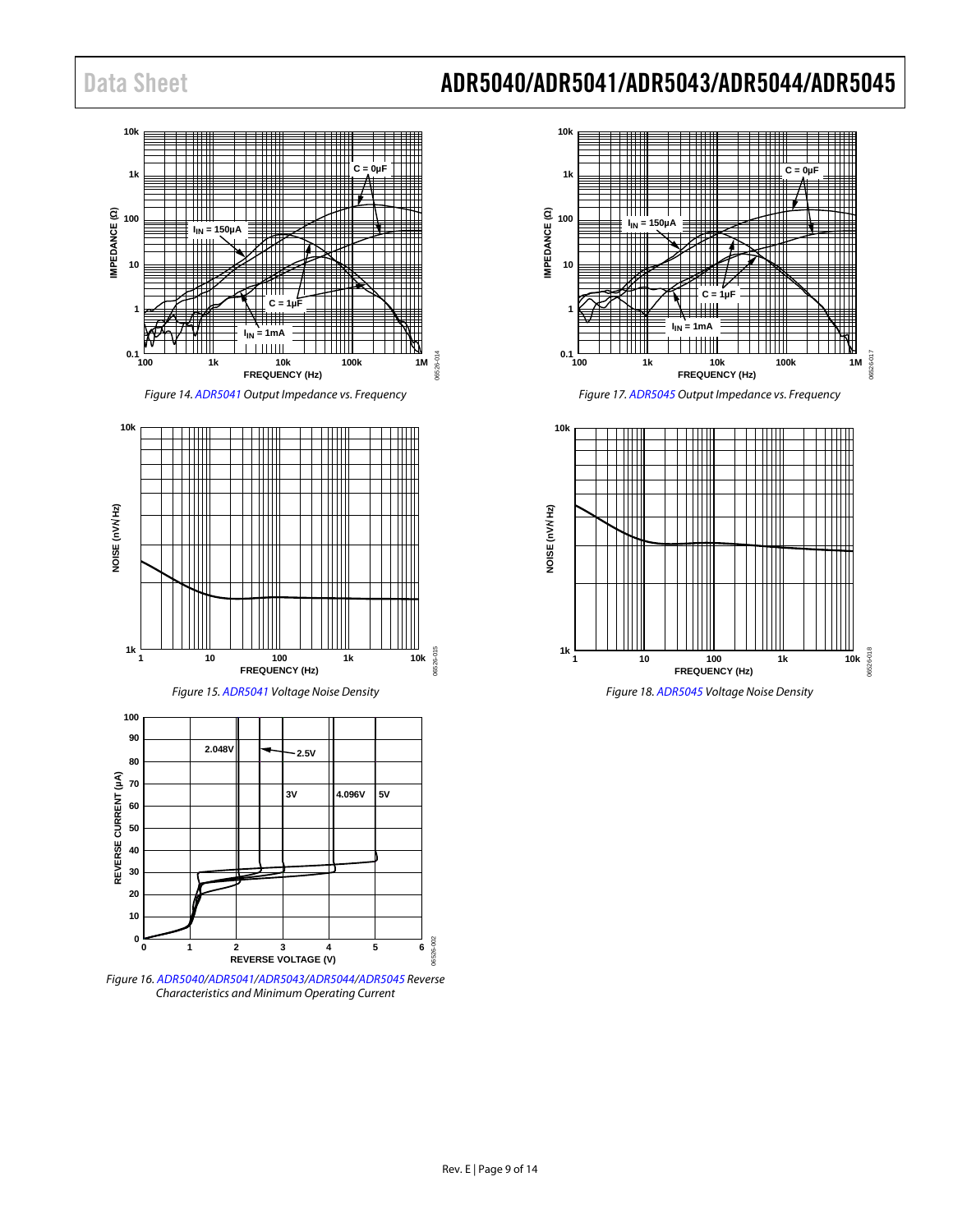## <span id="page-9-0"></span>**TERMINOLOGY**

#### **Temperature Coefficient**

The change in output voltage with respect to operating temperature changes. It is normalized by an output voltage of 25°C. This parameter is expressed in ppm/°C and is determined by the following equation:

$$
TCV_{OUT} \left[ \frac{\text{ppm}}{\text{°C}} \right] = \frac{V_{OUT}(T_2) - V_{OUT}(T_1)}{V_{OUT}(25\text{°C}) \times (T_2 - T_1)} \times 10^6 \tag{1}
$$

where:

 $V_{OUT}(25^{\circ}C) = V_{OUT}$  at 25<sup>o</sup>C.  $V_{OUT}(T_1) = V_{OUT}$  at  $-40^{\circ}$ C.  $V_{OUT}(T_2) = V_{OUT}$  at 125°C.

#### **Thermal Hysteresis**

The change in output voltage after the device is cycled through temperatures ranging from +25°C to −40°C, then to +125°C, and back to +25°C. This is common in precision reference and is caused by thermal-mechanical package stress. Changes in environmental storage temperature, board mounting temperature, and the operating temperature are some of the factors that can contribute to thermal hysteresis. The following equation expresses a typical value from a sample of parts put through such a cycle:

$$
V_{OUT\_HYS} = V_{OUT} (25^{\circ} \text{C}) - V_{OUT\_TC}
$$
  
\n
$$
V_{OUT\_HYS} [ppm] = \frac{V_{OUT} (25^{\circ} \text{C}) - V_{OUT\_TC}}{V_{OUT} (25^{\circ} \text{C})} \times 10^6
$$
 (2)

where:

 $V_{OUT}(25^{\circ}C) = V_{OUT}$  at 25 $^{\circ}C$ .

 $V_{OUT\_TC}$  =  $V_{OUT}$  at 25 $°C$  after a temperature cycle from +25 $°C$  to −40°C, then to +125°C, and back to +25°C.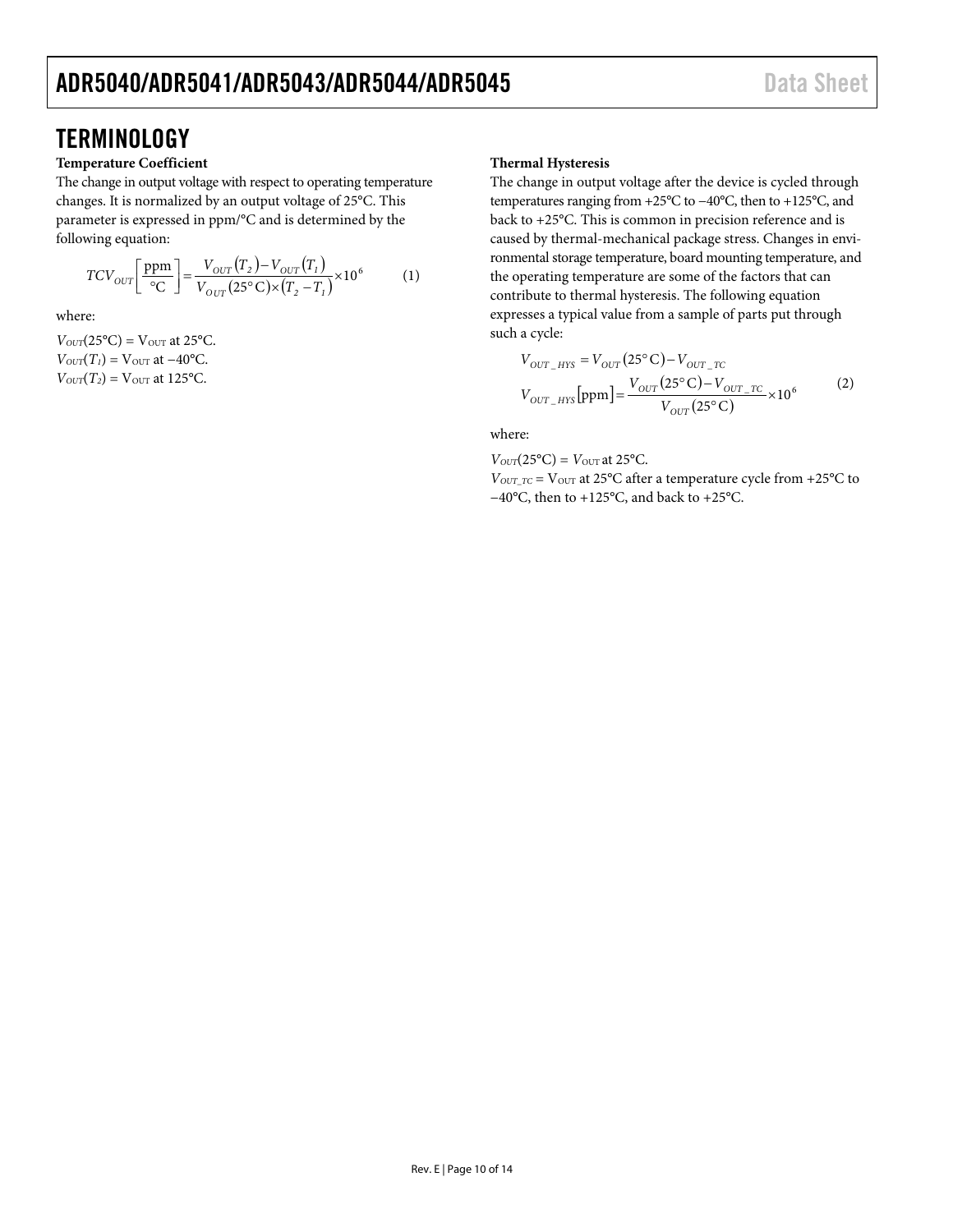### <span id="page-10-0"></span>THEORY OF OPERATION

#### The [ADR5040](http://www.analog.com/adr5040?doc=adr5040_5041_5043_5044_5045.pdf)[/ADR5041](http://www.analog.com/adr5041?doc=adr5040_5041_5043_5044_5045.pdf)[/ADR5043/](http://www.analog.com/adr5043?doc=adr5040_5041_5043_5044_5045.pdf)[ADR5044/](http://www.analog.com/adr5044?doc=adr5040_5041_5043_5044_5045.pdf)[ADR5045](http://www.analog.com/adr5045?doc=adr5040_5041_5043_5044_5045.pdf) use

the band gap concept to produce a stable, low temperature coefficient voltage reference suitable for high accuracy data acquisition components and systems. The devices use the physical nature of a silicon transistor base-emitter voltage in the forwardbiased operating region. All such transistors have approximately a −2 mV/°C temperature coefficient (TC), making them unsuitable for direct use as a low temperature coefficient reference. Extrapolation of the temperature characteristic of any one of these devices to absolute zero (with the collector current proportional to the absolute temperature), however, reveals that its V<sub>BE</sub> approaches approximately the silicon band gap voltage. Therefore, if a voltage develops with an opposing temperature coefficient to sum the V<sub>BE</sub>, a zero temperature coefficient reference results.

#### <span id="page-10-1"></span>**APPLICATIONS INFORMATION**

#### The [ADR5040](http://www.analog.com/adr5040?doc=adr5040_5041_5043_5044_5045.pdf)[/ADR5041](http://www.analog.com/adr5041?doc=adr5040_5041_5043_5044_5045.pdf)[/ADR5043/](http://www.analog.com/adr5043?doc=adr5040_5041_5043_5044_5045.pdf)[ADR5044/](http://www.analog.com/adr5044?doc=adr5040_5041_5043_5044_5045.pdf)[ADR5045](http://www.analog.com/adr5045?doc=adr5040_5041_5043_5044_5045.pdf) are

a series of precision shunt voltage references. They are designed to operate without an external capacitor between the positive and negative terminals. If a bypass capacitor is used to filter the supply, the references remain stable.

For a stable voltage, all shunt voltage references require an external bias resistor (RBIAS) between the supply voltage and the reference (see [Figure](#page-10-2) 19). The RBIAS sets the current that flows through the load  $(I_L)$  and the reference  $(I_N)$ . Because the load and the supply voltage can vary, the RBIAS needs to be chosen based on the following considerations:

- $R<sub>BIAS</sub>$  must be small enough to supply the minimum  $I<sub>IN</sub>$  current to th[e ADR5040/](http://www.analog.com/adr5040?doc=adr5040_5041_5043_5044_5045.pdf)[ADR5041](http://www.analog.com/adr5041?doc=adr5040_5041_5043_5044_5045.pdf)[/ADR5043](http://www.analog.com/adr5043?doc=adr5040_5041_5043_5044_5045.pdf)[/ADR5044/](http://www.analog.com/adr5044?doc=adr5040_5041_5043_5044_5045.pdf)[ADR5045,](http://www.analog.com/adr5045?doc=adr5040_5041_5043_5044_5045.pdf) even when the supply voltage is at its minimum value and the load current is at its maximum value.
- $R<sub>BIAS</sub>$  must be large enough so that  $I<sub>IN</sub>$  does not exceed 15 mA when the supply voltage is at its maximum value and the load current is at its minimum value.

Given these conditions, R<sub>BIAS</sub> is determined by the supply voltage (V<sub>s</sub>), th[e ADR5040/](http://www.analog.com/adr5040?doc=adr5040_5041_5043_5044_5045.pdf)[ADR5041](http://www.analog.com/adr5041?doc=adr5040_5041_5043_5044_5045.pdf)[/ADR5043](http://www.analog.com/adr5043?doc=adr5040_5041_5043_5044_5045.pdf)[/ADR5044/](http://www.analog.com/adr5044?doc=adr5040_5041_5043_5044_5045.pdf) [ADR5045](http://www.analog.com/adr5045?doc=adr5040_5041_5043_5044_5045.pdf) load and operating current ( $I<sub>L</sub>$  and  $I<sub>IN</sub>$ ), and the [ADR5040/](http://www.analog.com/adr5040?doc=adr5040_5041_5043_5044_5045.pdf)[ADR5041](http://www.analog.com/adr5041?doc=adr5040_5041_5043_5044_5045.pdf)[/ADR5043/](http://www.analog.com/adr5043?doc=adr5040_5041_5043_5044_5045.pdf)[ADR5044/](http://www.analog.com/adr5044?doc=adr5040_5041_5043_5044_5045.pdf)[ADR5045](http://www.analog.com/adr5045?doc=adr5040_5041_5043_5044_5045.pdf) output voltage (V<sub>OUT</sub>).

$$
R_{BIAS} = \frac{V_s - V_{OUT}}{I_L + I_{IN}}\tag{3}
$$



*Figure 19. Shunt Reference*

#### <span id="page-10-2"></span>*Precision Negative Voltage Reference*

The [ADR5040](http://www.analog.com/adr5040?doc=adr5040_5041_5043_5044_5045.pdf)[/ADR5041](http://www.analog.com/adr5041?doc=adr5040_5041_5043_5044_5045.pdf)[/ADR5043/](http://www.analog.com/adr5043?doc=adr5040_5041_5043_5044_5045.pdf)[ADR5044/](http://www.analog.com/adr5044?doc=adr5040_5041_5043_5044_5045.pdf)[ADR5045](http://www.analog.com/adr5045?doc=adr5040_5041_5043_5044_5045.pdf) are suitable for applications where a precise negative voltage is desired. [Figure 20](#page-10-3) shows th[e ADR5045](http://www.analog.com/adr5045?doc=adr5040_5041_5043_5044_5045.pdf) configured to provide a negative output. Exercise caution in using a low temperature sensitive resistor to avoid errors from the resistor.



*Figure 20. Negative Precision Reference Configuration*

#### <span id="page-10-3"></span>*Stacking th[e ADR5040/](http://www.analog.com/adr5040?doc=adr5040_5041_5043_5044_5045.pdf)[ADR5041/](http://www.analog.com/adr5041?doc=adr5040_5041_5043_5044_5045.pdf)[ADR5043](http://www.analog.com/adr5043?doc=adr5040_5041_5043_5044_5045.pdf)[/ADR5044/](http://www.analog.com/adr5044?doc=adr5040_5041_5043_5044_5045.pdf) [ADR5045](http://www.analog.com/adr5045?doc=adr5040_5041_5043_5044_5045.pdf) for User-Definable Outputs*

Multipl[e ADR5040/](http://www.analog.com/adr5040?doc=adr5040_5041_5043_5044_5045.pdf)[ADR5041](http://www.analog.com/adr5041?doc=adr5040_5041_5043_5044_5045.pdf)[/ADR5043](http://www.analog.com/adr5043?doc=adr5040_5041_5043_5044_5045.pdf)[/ADR5044](http://www.analog.com/adr5044?doc=adr5040_5041_5043_5044_5045.pdf)[/ADR5045](http://www.analog.com/adr5045?doc=adr5040_5041_5043_5044_5045.pdf) devices can be stacked together to allow the user to obtain a desired higher voltage[. Figure 21a](#page-10-4) shows thre[e ADR5045](http://www.analog.com/adr5045?doc=adr5040_5041_5043_5044_5045.pdf) devices configured to give 15 V. The bias resistor,  $R_{BIAS}$ , is chosen using Equation 3, noting that the same bias current flows through all the shunt references in series[. Figure 21b](#page-10-4) shows thre[e ADR5045](http://www.analog.com/adr5045?doc=adr5040_5041_5043_5044_5045.pdf) devices stacked together to give −15 V. RBIAS is calculated in the same manner as before. Parts of different voltages can also be added together; that is, a[n ADR5041](http://www.analog.com/adr5041?doc=adr5040_5041_5043_5044_5045.pdf) and an [ADR5045](http://www.analog.com/adr5045?doc=adr5040_5041_5043_5044_5045.pdf) can be added together to give an output of +7.5 V or −7.5 V, as desired. Note, however, that the initial accuracy error is the sum of the errors of all the stacked parts, as are the temperature coefficient and output voltage change vs. input current.



<span id="page-10-4"></span>*Figure 21. ±15 V Output with Stacke[d ADR5045](http://www.analog.com/adr5045?doc=adr5040_5041_5043_5044_5045.pdf) Devices*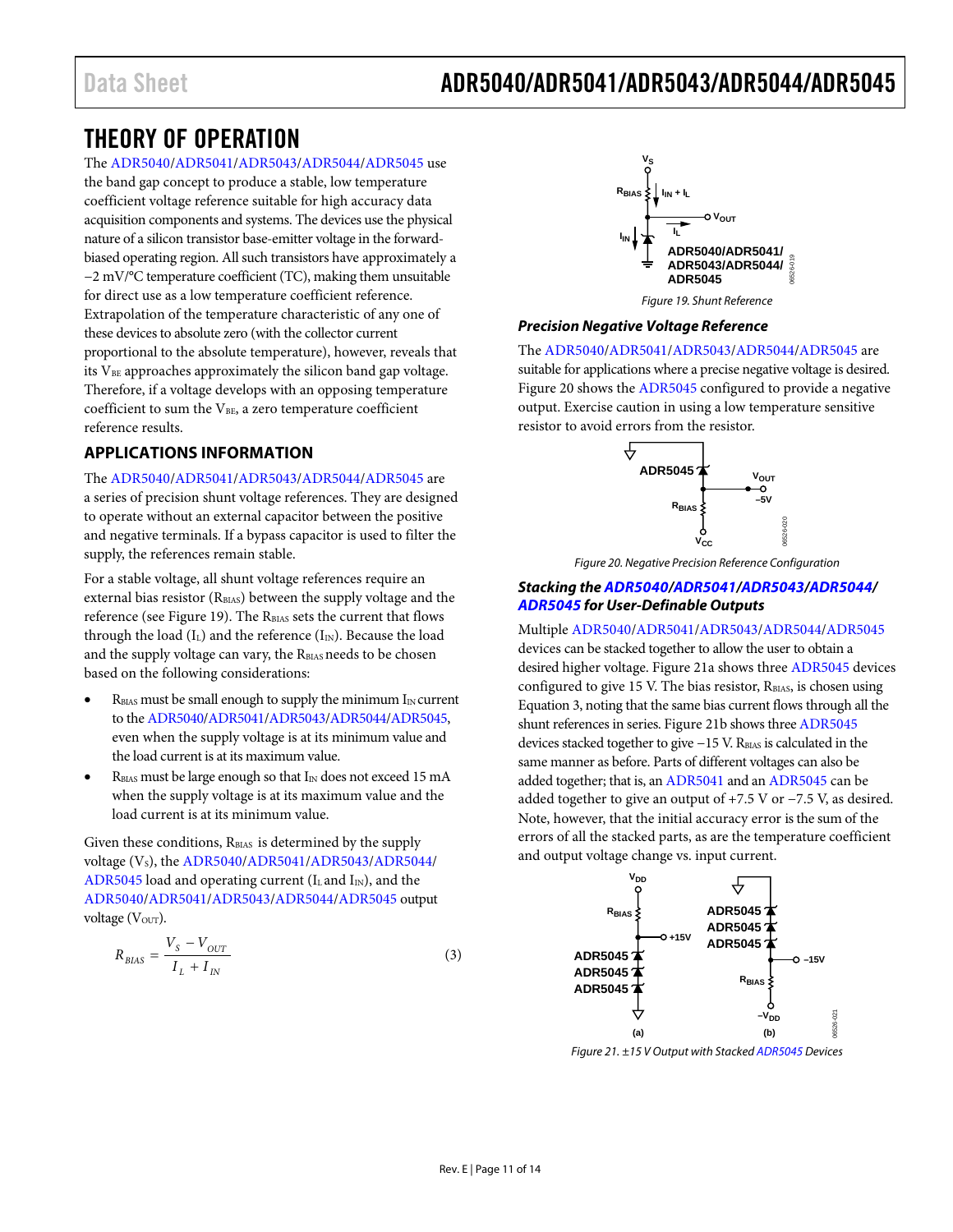#### *Adjustable Precision Voltage Source*

The [ADR5040](http://www.analog.com/adr5040?doc=adr5040_5041_5043_5044_5045.pdf)[/ADR5041](http://www.analog.com/adr5041?doc=adr5040_5041_5043_5044_5045.pdf)[/ADR5043/](http://www.analog.com/adr5043?doc=adr5040_5041_5043_5044_5045.pdf)[ADR5044/](http://www.analog.com/adr5044?doc=adr5040_5041_5043_5044_5045.pdf)[ADR5045,](http://www.analog.com/adr5045?doc=adr5040_5041_5043_5044_5045.pdf) 

combined with a precision low input bias op amp such as the [AD8610,](http://www.analog.com/AD8610?doc=adr5040_5041_5043_5044_5045.pdf) can be used to output a precise adjustable voltage. [Figure 22](#page-11-0) illustrates the implementation of this application using the [ADR5040](http://www.analog.com/adr5040?doc=adr5040_5041_5043_5044_5045.pdf)[/ADR5041](http://www.analog.com/adr5041?doc=adr5040_5041_5043_5044_5045.pdf)[/ADR5043/](http://www.analog.com/adr5043?doc=adr5040_5041_5043_5044_5045.pdf)[ADR5044](http://www.analog.com/adr5044?doc=adr5040_5041_5043_5044_5045.pdf)[/ADR5045.](http://www.analog.com/adr5045?doc=adr5040_5041_5043_5044_5045.pdf) The output of the op amp,  $V<sub>OUT</sub>$ , is determined by the gain of the circuit, which is completely dependent on the resistors, R1 and R2.

$$
V_{OUT} = (1 + R2/R1)V_{REF}
$$

An additional capacitor, C1, in parallel with R2, can be added to filter out high frequency noise. The value of C1 is dependent on the value of R2.



<span id="page-11-0"></span>*Figure 22. Adjustable Voltage Source*

#### *Programmable Current Source*

By using just a few ultrasmall and inexpensive parts, it is possible to build a programmable current source, as shown i[n Figure 23.](#page-11-1) The constant voltage on the gate of the transistor sets the current through the load. Varying the voltage on the gate changes the current. Th[e AD5247](http://www.analog.com/ad5247?doc=adr5040_5041_5043_5044_5045.pdf) is a digital potentiometer with  $I^2C^*$  digital interface, and the [AD8601](http://www.analog.com/ad8601?doc=adr5040_5041_5043_5044_5045.pdf) is a precision rail-to-rail input op amp. Each incremental step of the digital potentiometer increases or decreases the voltage at the noninverting input of the op amp. Therefore, this voltage varies with respect to the reference voltage.

<span id="page-11-1"></span>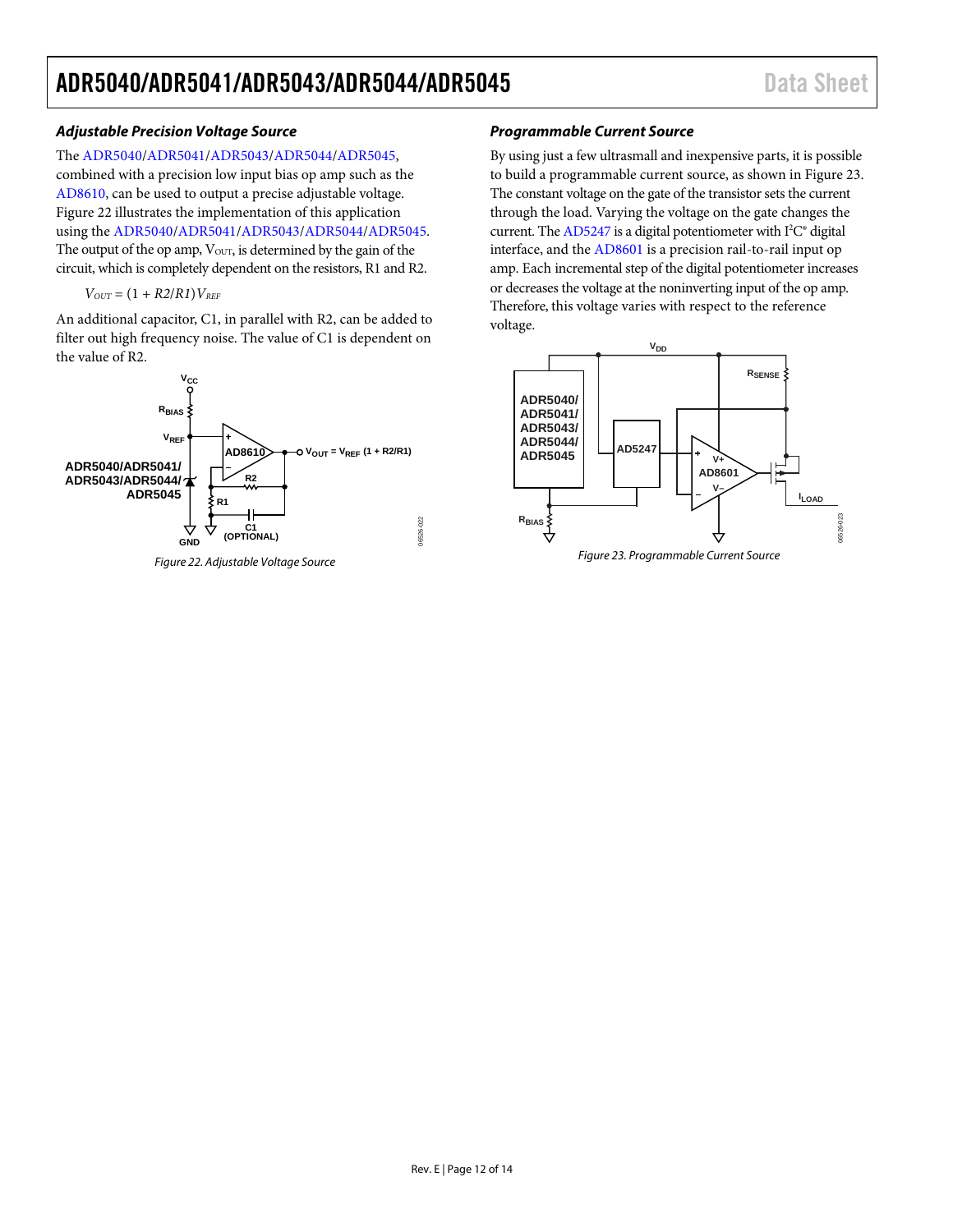# <span id="page-12-0"></span>OUTLINE DIMENSIONS



*Figure 25. 3-Lead Small Outline Transistor Package [RT-SOT-23-3] (RT-3) Dimensions shown in millimeters*